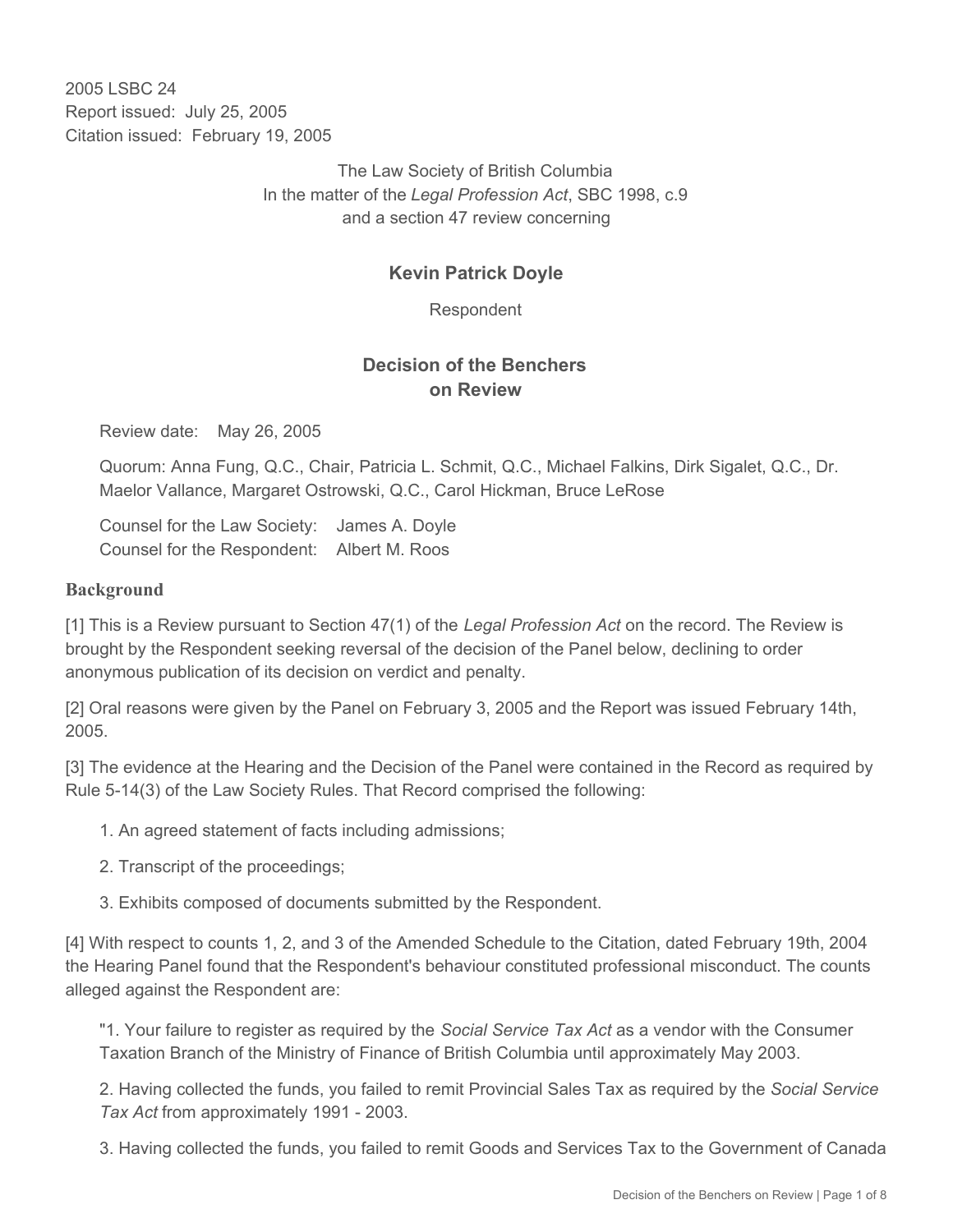as required by the *Excise Tax Act* from approximately 1991 to 2003."

[5] The Respondent made a conditional admission as to verdict and penalty and the Panel below accepted the admission and penalty pursuant to Rule 4-22.

[6] The Panel determined that the jointly submitted penalty was appropriate.

- [7] The penalty was as follows:
	- (a) A fine in the amount of \$2,000.00;
	- (b) Costs in the amount of \$3,000.00;
	- (c) The Respondent would have 18 months to pay the fine and costs.

[8] No appeal was taken of the verdict.

[9] The Respondent sought an Order pursuant to Rule 4-38.1 that the Respondent's name not be published and that the decision on verdict and penalty be published anonymously. The Panel below declined to accede to his request, hence this Review.

## **Jurisdiction and Standard of Review**

[10] The scope of review applicable in Section 47 of the *Legal Profession Act* is a broad power of review with discretion to substitute its own decision for that of the Panel below. (Rule 5-12 and *Hordal* [2004] LSBC, 36)

[11] The test to be applied by the Benchers on review is "correctness" . Thus, if the Benchers find that the Panel below was not correct the Benchers may substitute their own judgment for that of the Hearing Panel.

[12] The only caveat to this is that the Hearing Panel may be afforded deference on findings of fact, particularly where findings were made on viva voce evidence.

[13] The review analysis focuses on the overall correctness of the decision below, not on a minute analysis of each statement in the decision for specific correctness.

#### **Law**

[14] Any decision of the Benchers must begin with Section 3 of the *Legal Profession Act* which provides:

#### **Public interest paramount**

**3** It is the object and duty of the society

(a) to uphold and protect the public interest in the administration of justice by

(i) preserving and protecting the rights and freedoms of all persons,

(ii) ensuring the independence, integrity and honour of its members, and

(iii) establishing standards for the education, professional responsibility and competence of its members and applicants for membership, and

(b) subject to paragraph (a),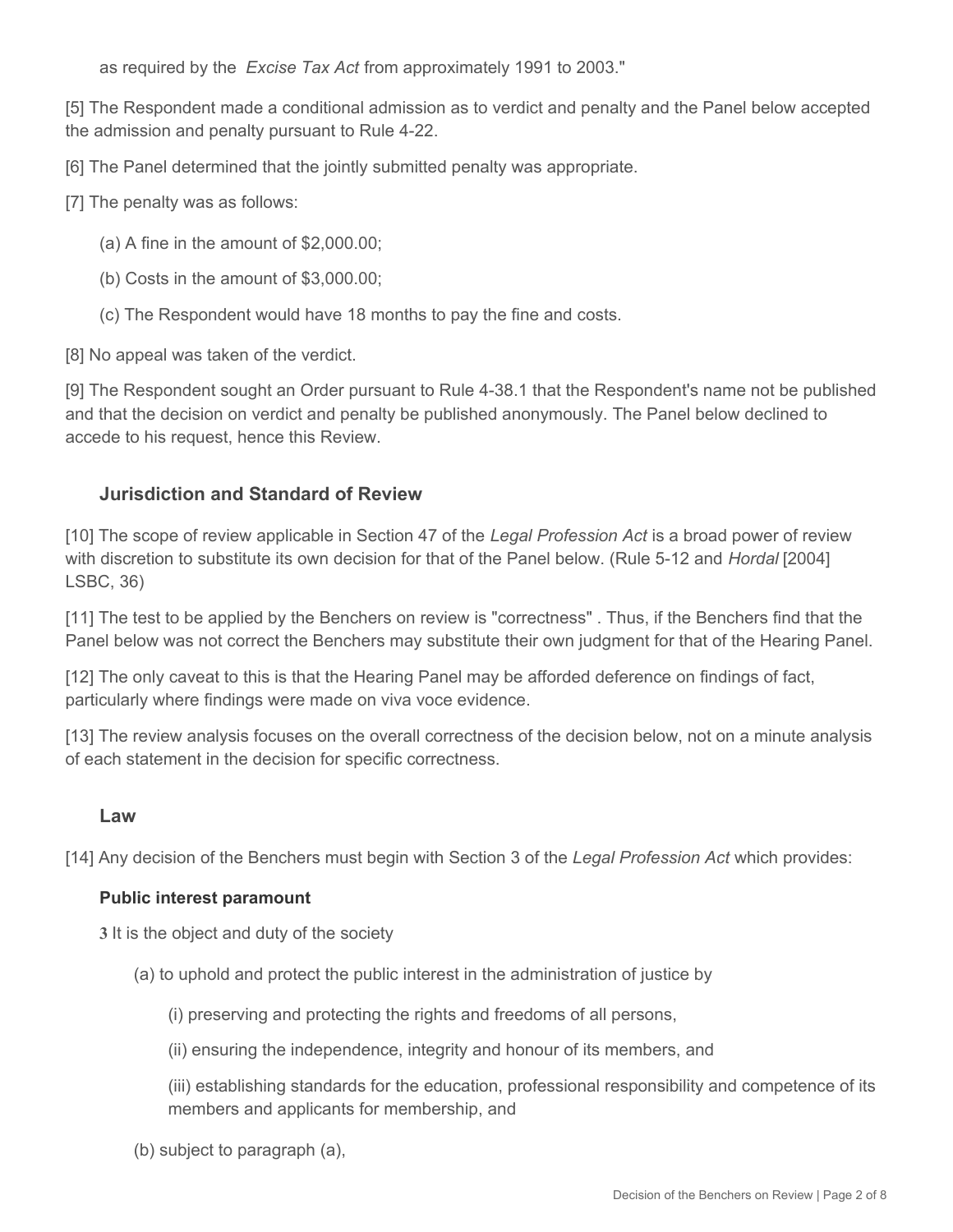(i) to regulate the practice of law, and

(ii) to uphold and protect the interests of its members.

[15] Section 3 requires that the paramount object and duty of the Society is to uphold and protect the public interest.

[16] In recent years, in discipline matters the Benchers have determined that one of the means by which the public can be protected is to strive for optimal openness and transparency. The process of the Law Society has, therefore, been overhauled in order to move from a format of opacity to the general rule that the discipline process should be open and transparent and the results flowing from the discipline process should be published.

[17] The process which puts the name of a member subject to the discipline regime in the public domain begins with the issuance of the citation which is public record and is posted on the Law Society's website.

[18] Discipline hearings are open to the public.

[19] Once a hearing has taken place and the hearing panel has issued an adverse verdict, the default situation is that the Executive Director must publish and circulate to the profession a summary of the circumstances of any decision, reasons and actions taken and must identify the member. Rule 4-38 sets out that process:

**4-38** (1) Subject to Rule 4-38.1, the Executive Director must publish and circulate to the profession a summary of the circumstances and of any decision, reasons and action taken

(a) at the conclusion of the facts and verdict portion of a hearing on a citation,

(a.1) at the conclusion of the penalty portion of a hearing on a citation,

(b) at the conclusion of a hearing before the Benchers under section 47 of the Act,

(c) at the conclusion of an appeal to the Court of Appeal under section 48 of the Act,

(d) when a respondent is suspended until the conclusion of a hearing of a citation under Rule 4-17(1),

(e) when a lawyer or former lawyer is suspended or disbarred under Rule 4-40, or

(f) when an admission is accepted under Rule 4-21 or 4-22.

(2) Subject to Rule 4-38.1, the Executive Director may publish and circulate to the profession a summary of any decision, reasons and action taken by the Benchers or a hearing panel not enumerated in subrule (1), other than a decision not to accept a conditional admission under Rule 4-21 or 4-22.

(3) When a publication is required under subrule (1), the Executive Director may also publish generally

(a) a summary of the circumstances of the decision, reasons and action taken,

(b) all or part of the report of the hearing panel, or

(c) in the case of a conditional admission that is accepted under Rule 4-21, all or part of an agreed statement of facts.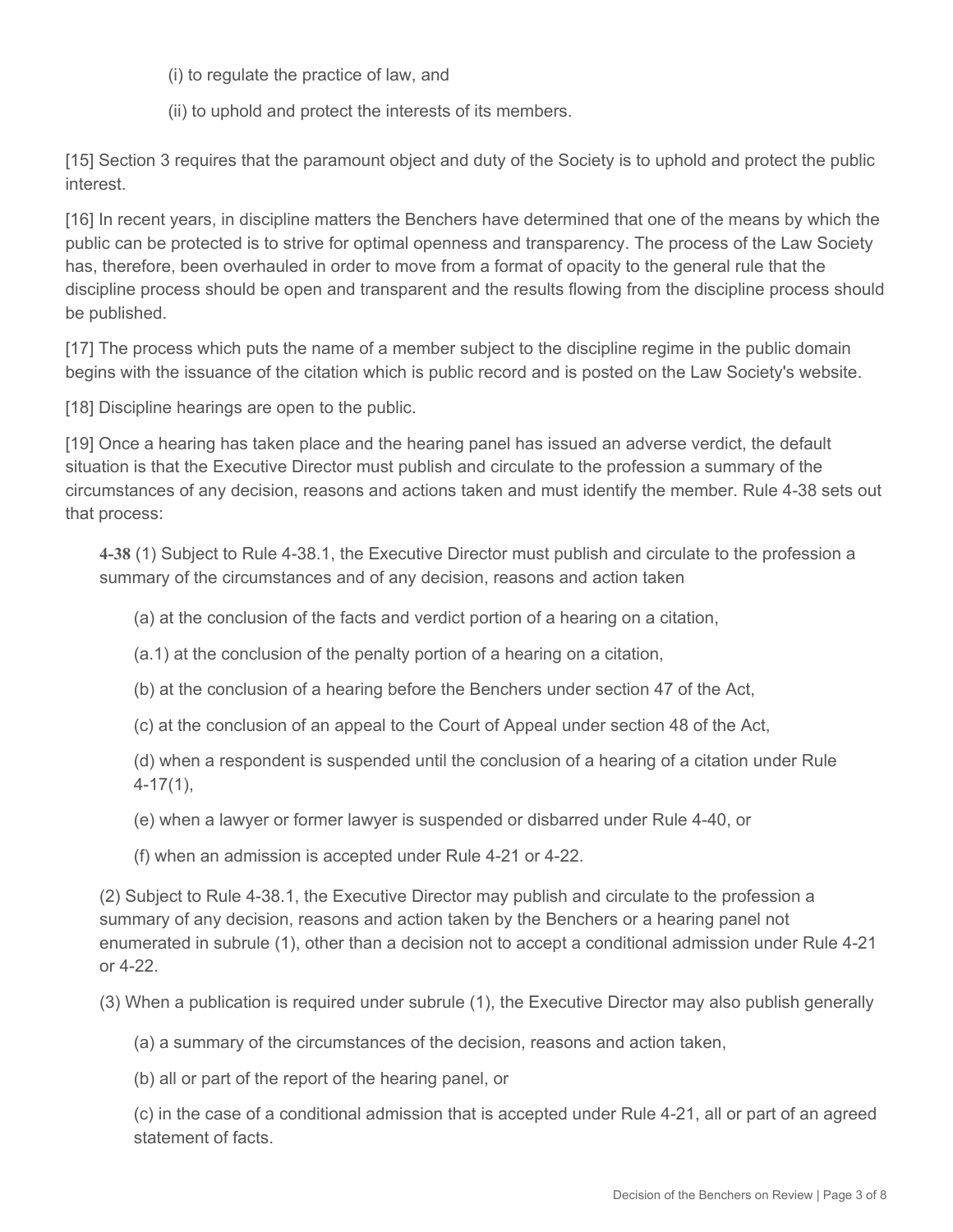(4) When the Executive Director publishes a document under this Rule by means of the Society's website, the Executive Director must remove the publication from the part of the website for current decisions and may relocate it to an archive part of the website when

(a) 6 months have elapsed from the decision of the hearing panel, and

(b) all aspects of the penalty imposed have been completed.

(5) This Rule must not be interpreted to permit the disclosure of any information subject to solicitor and client privilege or confidentiality.

[20] Publication almost always follows an adverse verdict.

[21] Publication must occur if the member is subject to a penalty involving suspension or disbarment. There is no other option.

[22] In the event that the penalty is less severe than suspension or disbarment, then the Benchers have determined that there could be an exception to the rule of publication identifying the member. However, Rule 38.1 provides that that exception was only to occur in particular and very limited circumstances.

[23] Rule 4-38.1(3) sets out those circumstances where the panel may make an exception to identifying the member.

[24] Rule 4-38.1(3) states:

**4-38.1** (3) The panel may order that publication not identify the respondent if

(a) the panel has imposed a penalty that does not include a suspension or disbarment, and

(b) publication will cause grievous harm to the respondent or another identifiable individual that outweighs the interest of the public and the Society in full publication.

[25] In analyzing whether the member is entitled to an order that his name not be identified the correct analysis required to be undertaken by the Panel is the following:

(a) Firstly, the member must not be subject to a suspension or a disbarment. In other words, by necessary implication, the impugned behaviour must not be so serious as to have attracted penalties from the draconian end of the spectrum.

(b) Secondly, the Panel must analyze what harm the member says he or another identifiable individual may suffer if his name were to be published. The harm must be so severe as to be characterized as grievous harm.

(c) If the harm is found not to be grievous, that ends the matter.

(d) If the harm in publishing the name is found to be grievous, only then does the Panel move on to weigh that grievous harm in publishing the name against the public interest and the Law Society's interest. Only if the grievous harm outweighs those two interests should the Panel exercise its discretion to grant an order directing that the member's name not be disclosed.

[26] What is grievous harm and when can it occur? This Review Panel finds that grievous harm can only occur in rare and exceptional circumstances, taking it out of the ordinary, or beyond what one would reasonably expect in the circumstances. The focus is on the member's personal circumstances. In order to be grievous, the harm must be exceptional, unusual, onerous, and injurious to a member, and cause a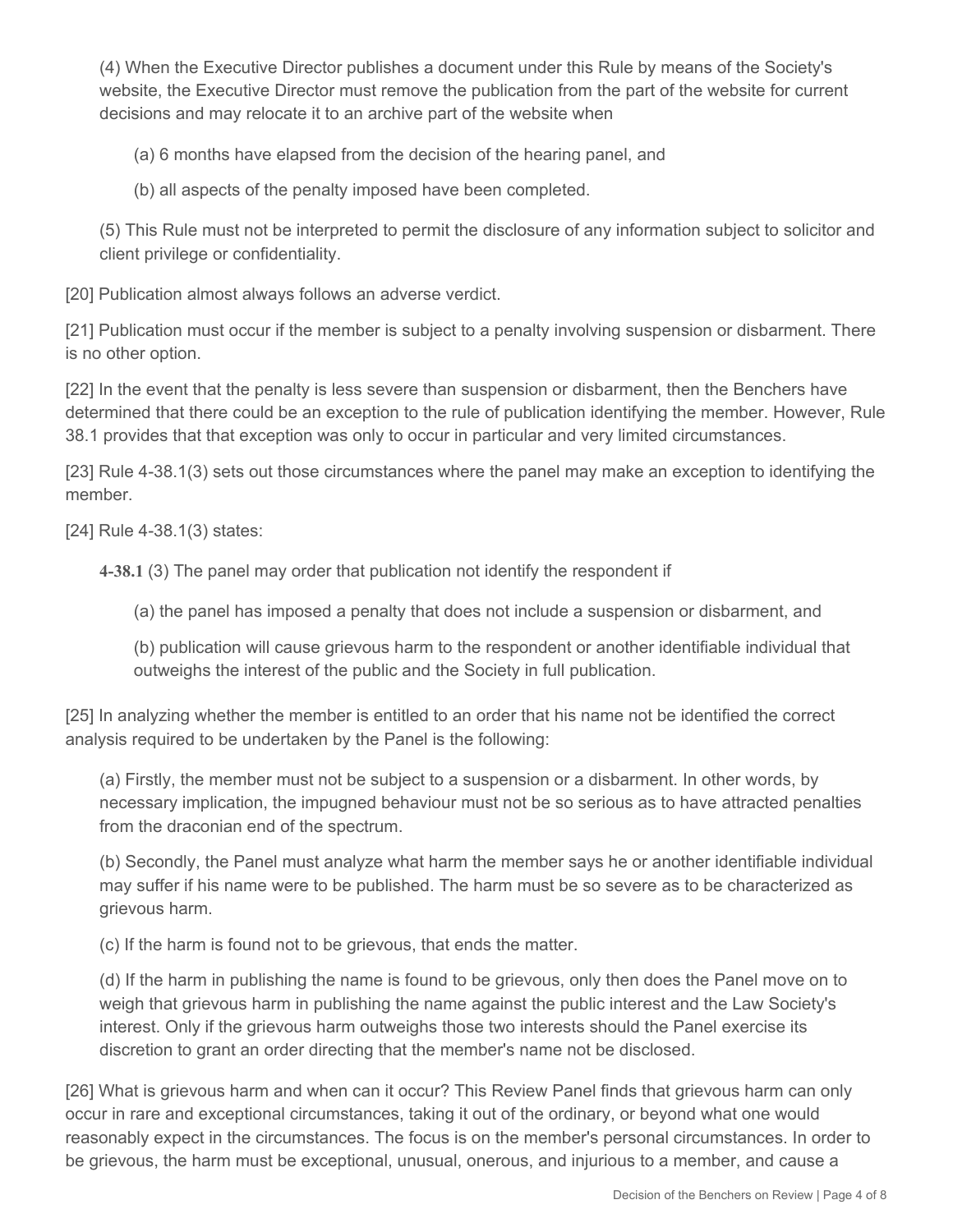member to experience catastrophic loss both personally and professionally. The harm must involve significantly more than damage to the member's reputation or embarrassment that would normally be expected to flow from being found guilty of professional wrongdoing.

[27] The jurisprudence regarding identification of a member's name in discipline matters prior to the enactment of the present Rule in 2003, required that the effect on the member of identification must cause that member special or undue prejudice (see *Bell* No. 02/11, Oct. 2002) This Review Panel finds that the introduction of the word "grievous" in the 2003 amendment to the Rule was designed to convey that the harm that flows from identification must be significantly more serious in order to outweigh the obligations of the Law Society to be open and transparent.

[28] As an aside, the Review Panel notes that the Rule provides for the Panel to consider not identifying the member if grievous harm is caused to "another identifiable individual" where that identification outweighs the public's and the Society's right to know. The Benchers have never, to this Review Panel's knowledge, dealt squarely with that fact pattern and leaves it for another day.

[29] Moving on to an analysis of the subject case, the penalty imposed on this Respondent by the Panel, as a result of the conditional admission on verdict and penalty, was a fine. Therefore, he fell within the parameters of Rule 4-38.1(3)(a) since the penalty does not involve suspension or disbarment.

[30] The Respondent relied on the evidence before the Panel below, and did not apply to produce new evidence. The evidence below consisted of the Agreed Statement of Facts, the evidence of the Respondent and numerous documents and letters provided by the Respondent. These latter materials included a letter from the then Minister of Justice, news releases and newspaper articles about the Respondent's activities in relation to opposition to the closure of the Victoria Land Title Office, a letter from a partner at the law office which provided an office sharing space to the Respondent, and a letter from the Chief of an Indian Band for whom the Respondent provided pro bono legal work.

[31] The authors of these latter two letters were fully informed of the Respondent's bankruptcy and discipline situation.

[32] The Respondent before us alleged that publication identifying him would cause him grievous harm because:

(a) he is otherwise a good person;

(b) prior to this citation, he had an unblemished professional conduct record;

(c) the conduct which he admitted to be professional misconduct was not so serious of a nature as to attract the more severe penalties;

(d) the conduct for which he is being disciplined does not compel publication of his name; while it is not trivial in the scheme of things, it is not of the most serious nature;

(e) he works in a smaller community and identification of his name would render him notorious;

(f) his office sharing situation with an established law firm located in very comfortable premises, at a very nominal rent, and with some office support, would be in jeopardy if his name were published as the law firm from whom he rented might not renew his lease and/or allow him to stay on in his previous capacity;

(g) that same law firm might not offer him an associate position;

(h) his paying practice is small, and has been used to fund his pro bono work for good causes. Those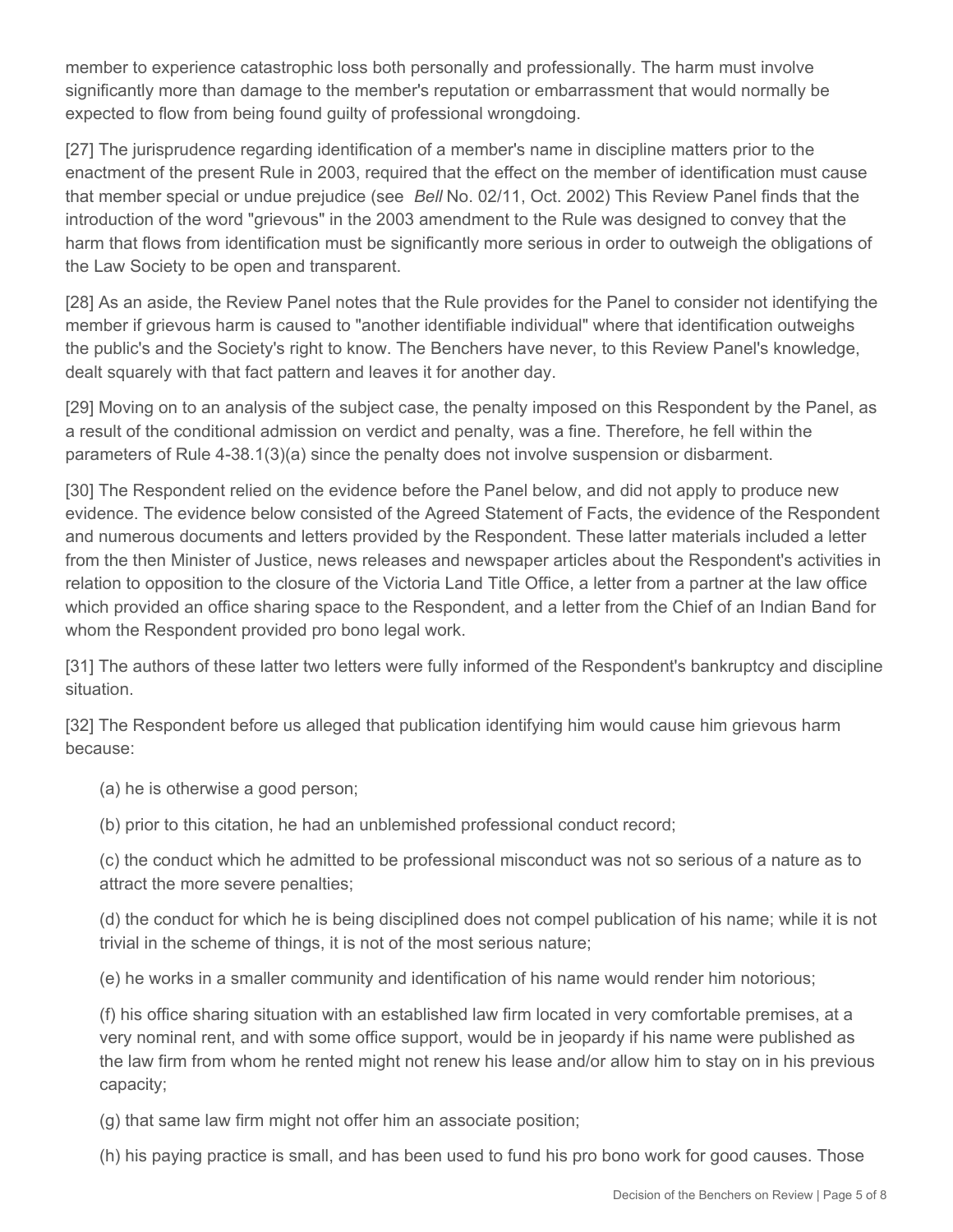good causes include the following:

i) he has worked to prevent closure of the Victoria Land Titles Office and preserve the historical records stored therein which is valuable in itself and critical for First Nations in making land claims against the government;

ii) he has performed much free legal work for First Nations bands;

iii) this work might end based on evidence provided from one band that it might not want to be associated with him if his name was published;

iv) he has worked for gay rights; and

v) he has worked to register the voting rights of the homeless and the poor.

(i) He has had some heart problems, albeit not presently causing him medical concerns.

[33] In reviewing the Record below the Review Panel accepts completely that this Respondent is one of a rare breed. He has devoted most of his professional career to worthy causes with minimal or no pay. He is valued in his community. He is valuable to the profession in that he sets an example with his selfless pro bono work. The larger public interest is served by his efforts.

[34] But after weighing all the evidence and applying the Rules and the law to the particulars of the Respondent, this Review Panel does not find that the Respondent has suffered, or will suffer grievous harm.

[35] Even if the Panel had found that he suffered grievous harm, we would not have found that this harm amounting to grievous harm outweighed the public interest and the interest of the Law Society in performance of its discipline duties, in publication of the Respondent's name.

[36] The panel considered the submissions of the Respondent, and finds as follows:

1. The Review Panel considers the conduct for which the Respondent is being disciplined to be serious. It involves the failure to remit clients'monies that are due to the government. Instead, the Respondent used that money for his own purposes over a twelve year period. Throughout, he knew he was doing wrong. The money he collected should rightfully have been public money. It is in the larger public interest that the public know this.

2. Regarding the evidence from the First Nations Band that it would not allow the Respondent to work with it in the future if his name were published, this Review Panel finds it to be counter intuitive that this author acknowledged the great assistance the Respondent had provided the Band for free yet suggested the Band would choose not to continue to engage him just because his name had been published in connection with his discipline offence.

[37] The Respondent's good works are vast and multifactoral and will draw support to him and provide him with ongoing opportunities to continue with these or other projects.

[38] In relation to individual members of the public and the profession, the Review Panel finds that the public interest and the Society's interest are served when individual members of the public and the profession who might have dealings with the Respondent know with whom they are dealing, including full knowledge of his professional circumstances including his discipline record.

[39] The jeopardy that the Respondent's very comfortable current office sharing arrangement may be terminated or that he might not be offered employment if his name were published are risks that this Respondent must bear. They are not of a grievous nature. His personal comfort and income security must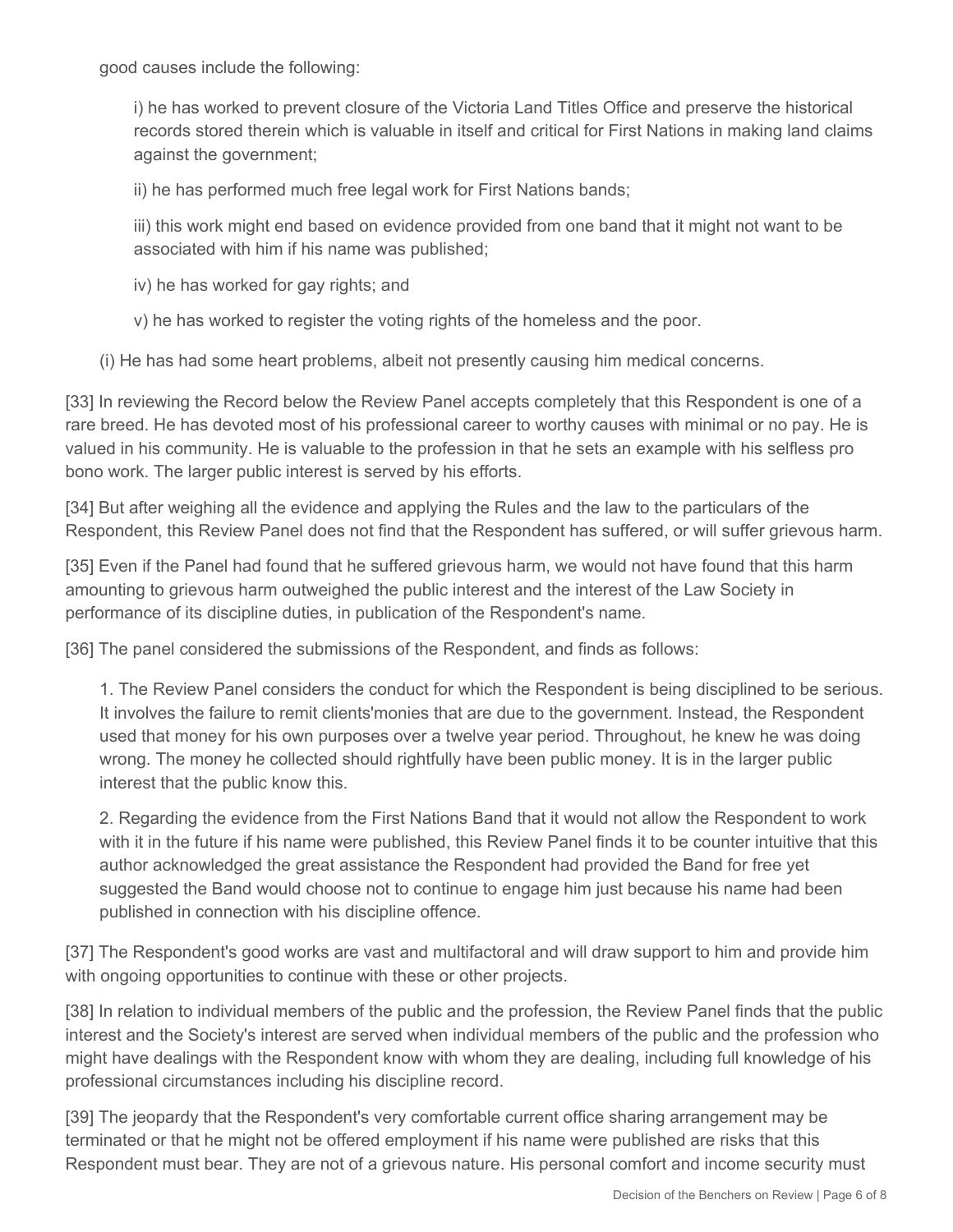not outweigh the general interest in people knowing with whom they are dealing.

[40] Finally, we note that any lawyer who is disciplined will suffer a loss of dignity and embarrassment. Undoubtedly the Respondent will, too. That's just not enough to meet the definition of "grievous harm" .

[41] This Review Panel agrees with the Panel below that the clear intention of Rule 4-38 and 4-38.1 is that the public should know who did what and that only in exceptional circumstances where full public disclosure will cause grievous harm to the member or another identifiable individual will that right be abrogated.

[42] A fair, large and liberal construction of Section 3 of the *Legal Profession Act* and Rule 4-38 and 4-38.1 instructs the Benchers that it is not individual lawyers'interests or lawyers'interests as a group that ought to serve as the focus of any inquiry regarding non-identification. It is a question of how lawyers fit in to the larger public society. The discipline activities of the Law Society of British Columbia and the results of its hearings, where adverse to members, are of large interest and instruction and even occasional notoriety. Nonetheless justice must be done and equally importantly, must be seen to be done. This can best occur only with publication of disciplined lawyers'names.

[43] The Respondent has cited *Mitchell v. British Columbia College of Teachers* [2005] B.C.J. No. 2692005, B.C.C.A. 76 ("Mitchell") in support of his position that there be anonymous publication. The Review Panel finds that this case is distinguishable both on its facts and in the differences between Rule 4-38.1 of the Law Society Rules and By-Law 6.S.03 of the College of Teachers By-Laws.

[44] In the *Mitchell* case both Madam Justice Humphries and the Court of Appeal made the following findings of fact:

i) the sexual act complained of between the teacher and the student occurred ten years prior to the complaint;

ii) there was no civil or criminal action ensuing as a result of the teacher's actions and the sexual acts were found to be consensual;

iii) the teacher went on to have a successful ten year incident free career prior to the complaint;

iv) after the complaint the teacher readily admitted the wrongdoing and accepted her suspension;

v) the College's decision to cancel the teacher's certificate of qualification and terminate her membership and publish the decision was not until 2001, some sixteen years after the incident; and

vi) in the meantime the teacher was married and now had three children.

Madam Justice Humphries and the Court of Appeal found that these were mitigating factors in favour of a ban on publication. Here, the Respondent appropriated to himself client monies remitted for the purpose of satisfying PST/GST obligations to the government over a twelve year period. This misconduct involved the misuse of public funds which is something of public interest in the broad sense.

[45] The applicable Rules of the Law Society and the College of Teachers are different. The first part of By-Law 6.S.03 of the College By-Laws states:

"If the Respondent requests that their name be withheld from publication, the Hearing Sub-Committee may order that the Respondent not be identified in a summary published in accordance with 6.S.01 . . ."

The first part of Rule 4-38.1 of the Law Society Rules states: